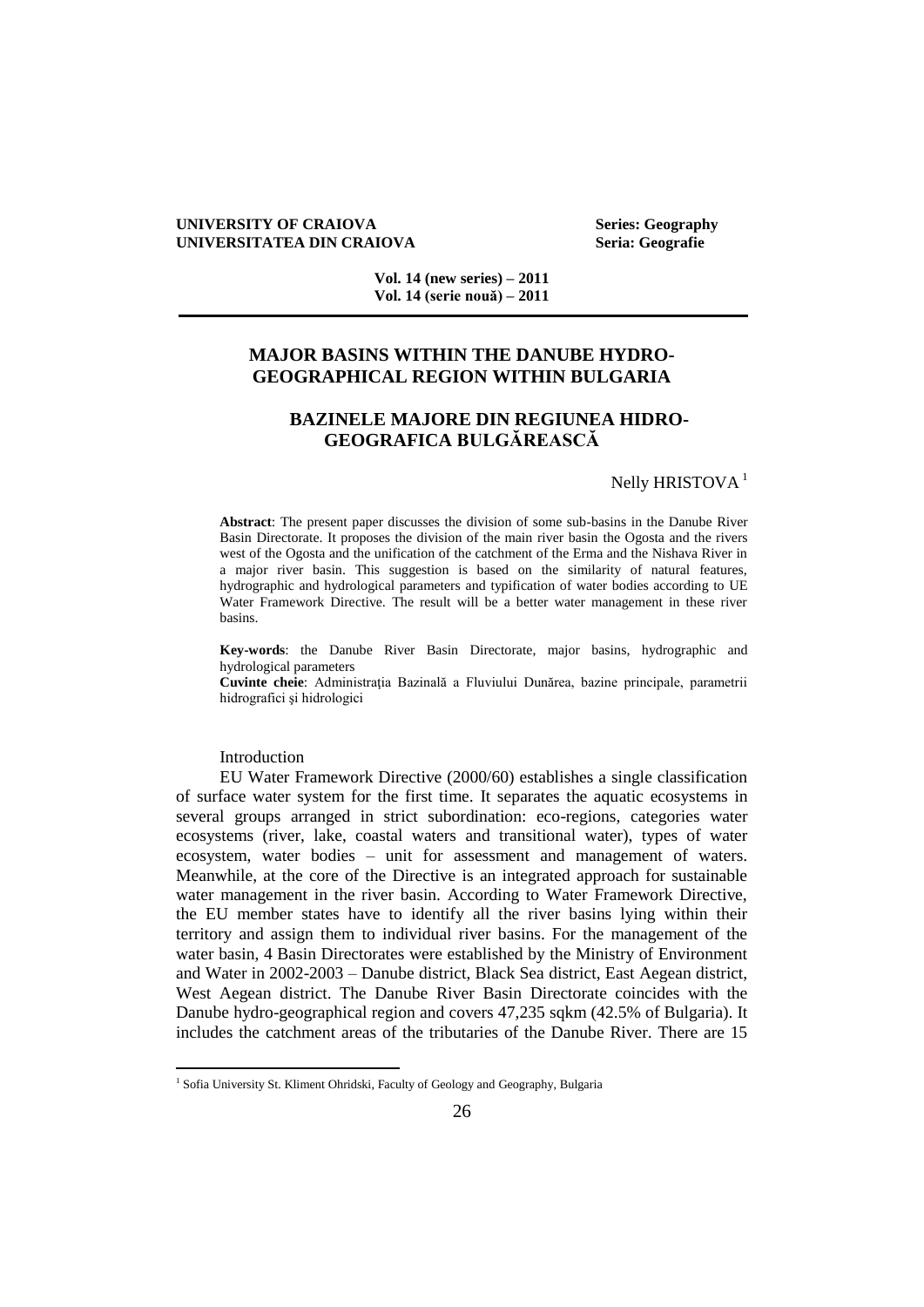tributaries of the Danube on the territory of Bulgaria. Fourteen rivers flow into the Danube directly. The Nishava River is a tributary of the Juzna Morava. The Danube Dobrudja Rivers, which have surface runoff in their upper sections, flow into the main river in the underground. Each of the tributaries forms its own river system and can be regarded as the main river in the Danube hydro-geographical region. The River Basin Management Plan (2003, 2010) identifies nine major river basins into the Danube drainage area without any criteria. This division does not correspond to the natural differentiation and to the scientific investigations, published in Hydrological Atlas of Bulgaria (1964).

This work proposes the division of the river basin "Ogosta and rivers west from the Ogosta" and the unification of the basins of the Erma and the Nishava rivers. This idea is based on complex parameters: hydrographic characteristics, river regime, annual river discharge, number of water bodies, dominant flowing water types, use of water resources.

## Data and methods

In the hydrological literature of Bulgaria there are not strict rules or scientific methodology for defining the major river basins. The only differentiation, published in Hydrological Atlas of Bulgaria (1964), used is the size of the catchment area. Thus, in the Danube hydro-geographical region there are identified nine major river basins – the Lom, the Ogosta, the Iskar, the Vit, the Osam, the Yantra, the Russenski Lom, the Danube Dobrudja Rivers and the Nishava. The other three tributaries - the Topolovets, the Tsibritsa and the Skat, are defined as watersheds of the first rank with catchment areas above 500 sqkm. The Voinishka, the Vidbol, the Archar and the Skomlja rivers have not been included in any category. Sarafska (2000) uses the catchment area (the length of the river) for the hydrographic classification and proposes six categories (extra small - up to 10 sqkm and up to 20 sqkm, small –  $L = 10.1 - 20.0$  km,  $F = 20.1 - 100.0$  sqkm, medium – *L* = 20.1 - 50.0 km, *F* = 100.1 - 500.0 sqkm, medium-large – *L* = 50.1 - 100.0 km, *F* = 500.1 – 2,000.0 sqkm, large – *L* = 100.1 - 200.0 km, *F* = 2000.1 – 10 000.0 sqkm, extra large (*L* above 200.0 km, *F* above 10,000.0 sqkm) for scientific investigation and three categories for simple usage. The parameters for the characterization of the flowing water types using System A according to WFD are: Altitude (high  $> 800$  m, mid-altitude  $-200$  - 800 m, lowland  $< 200$  m), Catchment area (small:  $10 - 100$  sqkm, medium:  $100 - 1,000$  sqkm; big  $1,000 - 1$ 10,000 sqkm; very big 10,000 sqkm) and Geology (calcareous, siliceous, organic). This classification refers to the water bodies, which are defined for each river, but this work will use it for the classification of major rivers. So, the size of watershed is the first mark for establishing major river basins. The mean annual stream flow and water regime are important hydrological characteristics and they are the next sign for differentiation in this work. The type of stream flow regime for Bulgaria is defined by Hristova (2004) and this work will use it. Arguments for the proposed changes in the definition of major river basins are flowing water types, specified in the River Basin Management Plan (2010) and prevalent type of water consumption.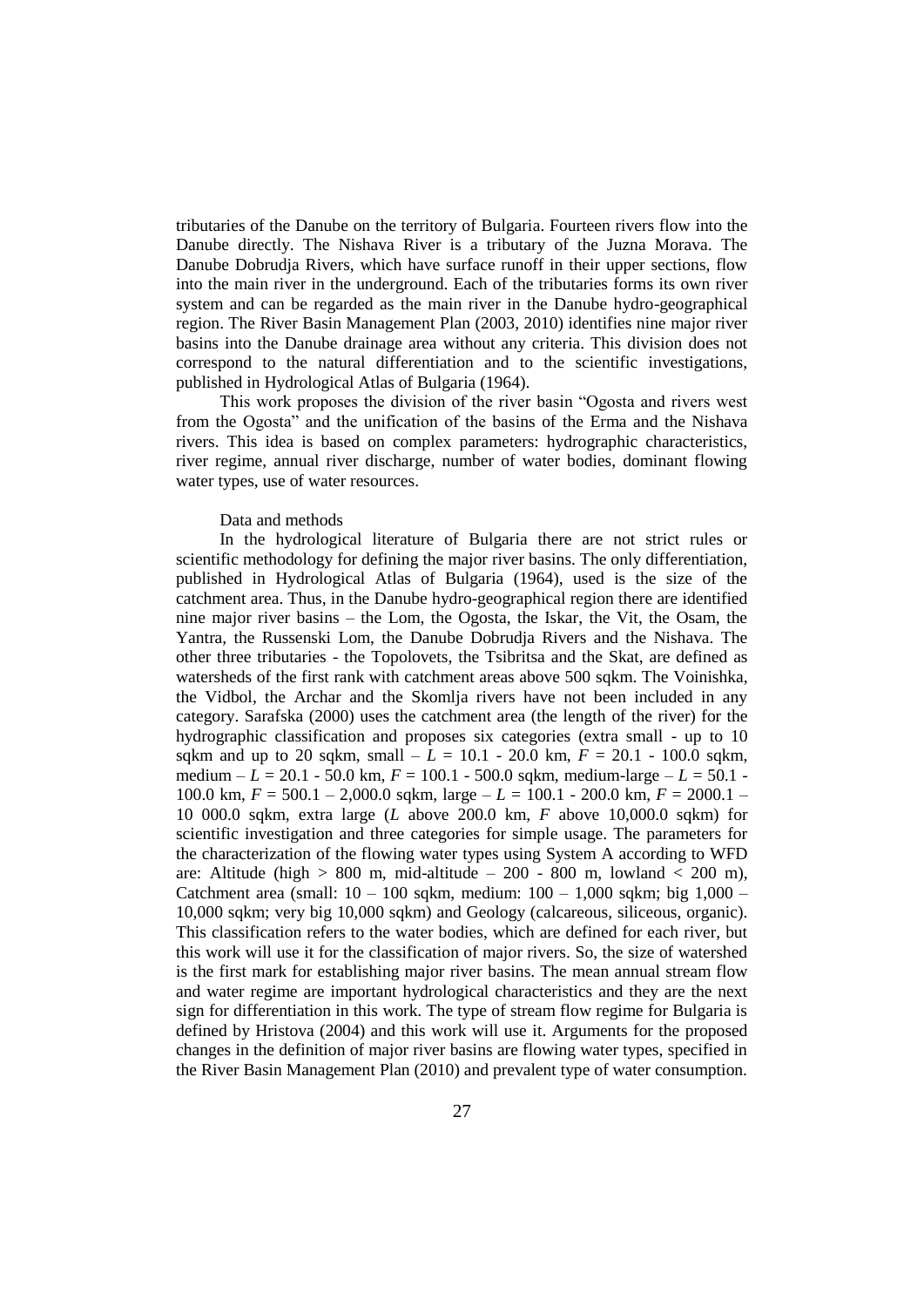**Discussions** 

There are more than 500 streams in the Danube river basin in Bulgaria. The density of the river network is between 0.1 (Dobrudja) and more than 3.0 km/sqkm (in the alpine region, above 1800-2000 m). The highest density of the river system from Bulgaria is reached in the West Balkan Mountains - 3.8 km/sqkm. The tributaries of the Danube collect their water from the northern slopes of the Balkan Mountains and Predbalkan. There are some exceptions: the Iskar, springing from Rila and the tributaries from the mountains in southern Bulgaria; the Danube Dobrudja Rivers start from the high plateaus and descend into dry river valleys. The proximity of the Balkan Mountains to the Danube is not conducive to the formation of 'extra-large' watersheds. According to length, the Iskar, the Osam and the Yantra, are extra-large rivers, but they are 'medium-large' according to the surface of their catchment (Table 1). The reason for this peculiarity is the meandering of these rivers - curvature coefficient is 3.1. Category 'large' according to both parameters, includes the Ogosta, the Vit, and the Rusenski Lom. 'Medium' category corresponds to the rivers in northwest of the Danube drainage area. The Topolovets River is 'medium' according to length and 'medium-large' according to the catchment area. According to System A of WFD, the watersheds are of two types – medium and big (Table 1).

In Bulgaria, there were identified 34 types of water bodies, of which 12 types are to be found in the Danube catchment area (Table 2). The types of surface waters are determined by system - B (under Annex II 1.2.1 category of surface water rivers) of EU Water Framework Directive. Most rivers are of type 'small and medium karst rivers', 'foothill stone rivers' and 'small and medium gravel-sandy rivers' (Table 2).

The major river basins in the Danube drainage area according to River Basin Management Plan (2002) are the Ogosta and the rivers west of the Ogosta, the Iskar, the Vit, the Osam, the Yantra, the Russenski Lom, the Nishava, the Erma, the Danube Dobrudja Rivers and the Danube River (Fig. 1). The major river basin – the Ogosta river and the rivers west of the Ogosta, have a total area of 8,022 sqkm. It includes eight tributaries of the Danube. This paper proposes the division of this main catchment in three major watersheds – North-west Rivers, the Lom River and the Ogosta River.

The basin *North-west Rivers* covers an area 1,717.3 sqkm and includes the Topolovets, the Voinishka, the Vidbol, the Archar and the Skomlia rivers. All streams spring from the West Balkan Mountains and run from south-west to northeast. The rivers are 'medium' according to length and catchment area. The density of the river network is below 1 km/sqkm, altitude – under 1,000 m. All sub-basins in this catchment area have similar natural conditions and river regime (Fig. 1).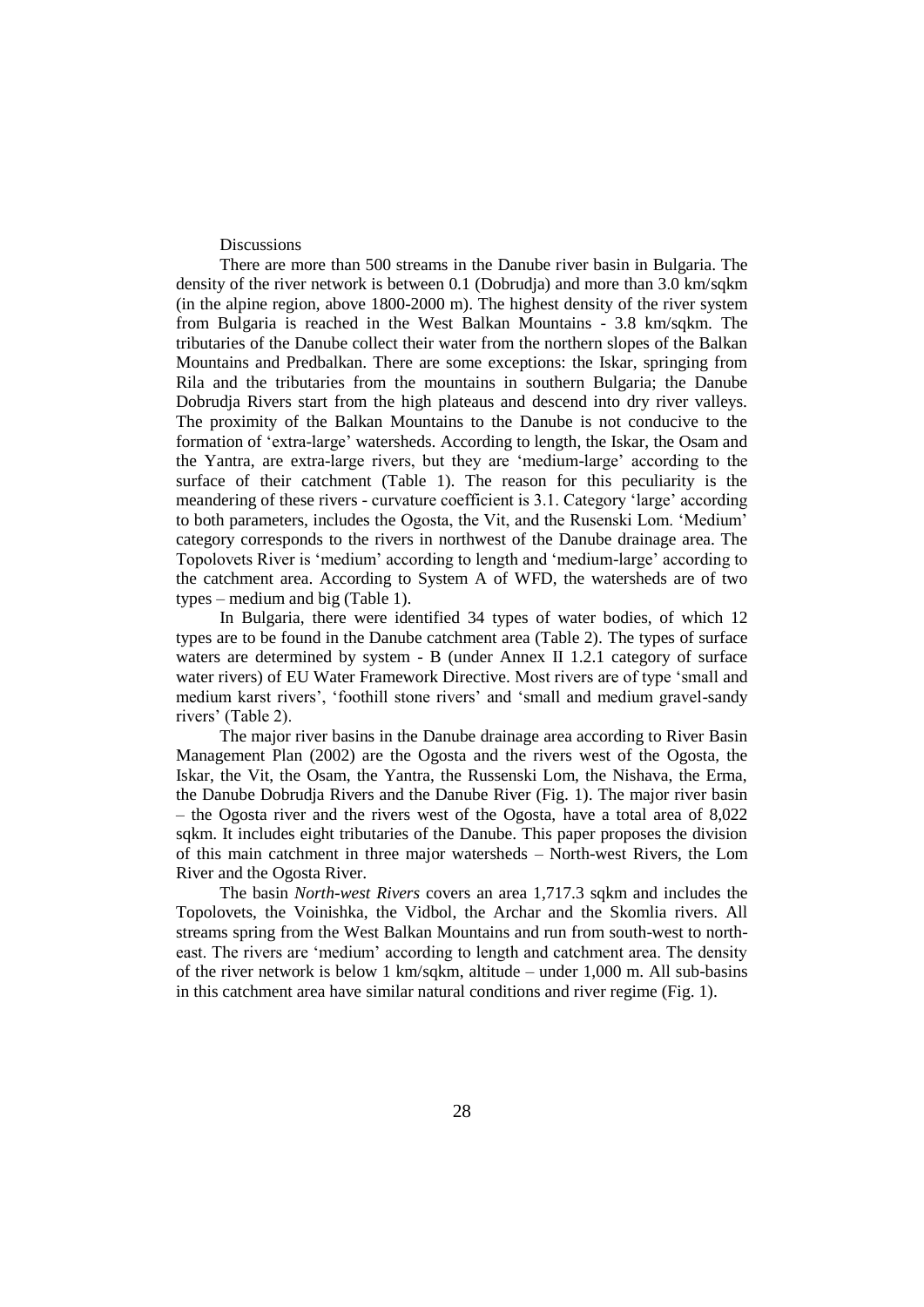**Table 1**

| Classification of Danube tributaries according to length and catchment area |        |                    |                                 |              |  |
|-----------------------------------------------------------------------------|--------|--------------------|---------------------------------|--------------|--|
| River                                                                       | Length | Area               | Category according to           | Category     |  |
|                                                                             | (L),   | (F),               | length and catchment            | according to |  |
|                                                                             | km     | (km <sup>2</sup> ) | area (Sarafska, 2000)           | System A,    |  |
|                                                                             |        |                    |                                 | <b>WFD</b>   |  |
| Topolovet                                                                   | 67.6   | 582.8              | medium $L$ /medium-             |              |  |
| S                                                                           |        |                    | large $F$                       | medium       |  |
| Voinishka                                                                   | 55.2   | 276.5              | medium                          | medium       |  |
| Vidbol                                                                      | 61.8   | 329.8              | medium                          | medium       |  |
| Archar                                                                      | 59.4   | 365.4              | medium                          | medium       |  |
| Skomlja                                                                     | 41.6   | 162.8              | medium                          | medium       |  |
| Lom                                                                         |        |                    | medium $L$ /medium-             |              |  |
|                                                                             | 92.5   | 1139.8             | large $F$                       | big          |  |
| Tsibritsa                                                                   | 87.5   | 933.6              | medium $L$ medium-              | medium       |  |
|                                                                             |        |                    | large $F$                       |              |  |
| Ogosta                                                                      | 144.1  | 3157.1             | large                           | big          |  |
| <b>Skat</b>                                                                 | 134.0  | 1074.1             | large $L$ /medium-large $F$     | big          |  |
| Iskar                                                                       | 368.0  | 8642.2             | extra large $L/$ large $F$      | big          |  |
| Vit                                                                         | 188.6  | 3225.0             | large                           | big          |  |
| Osam                                                                        | 314.0  | 2824.1             | extra large $L/$ large $F$      | big          |  |
| Yantra                                                                      | 285.5  | 7861.6             | extra large $L/$ large $F$      | big          |  |
| Rusenski                                                                    | 196.9  | 2946.9             | large                           | big          |  |
| Lom                                                                         |        |                    |                                 |              |  |
| Nishava                                                                     | 40.0   | 1137.1             | Medium $L/m$ edium<br>large $F$ | medium       |  |

**Classification of Danube tributaries according to length and catchment area**

All the rivers belong to the continental type of river regime, second below type (Hristova, 2004). The period with high waters is from February till June, the period of low waters – from July till October (about 100-140 days). November, December and January are months with transitional river flow. Maximum flow is 32.5 (the Archar) – 53.7 m<sup>3</sup>/s (the Topolovets), minimum flow is between  $0.022 - 0.076$  m<sup>3</sup>/s (Bulgarischen Donauzuflusse, 1994). There are identified three flowing water types *-* small and medium loess rivers, small and medium karst rivers (62% of the total number bodies), small and medium gravel-sandy rivers (River Basin Management Plan, 2010). This typification improves the similarity in geology of the subbasins and is a good argument for the differentiation of this basin like major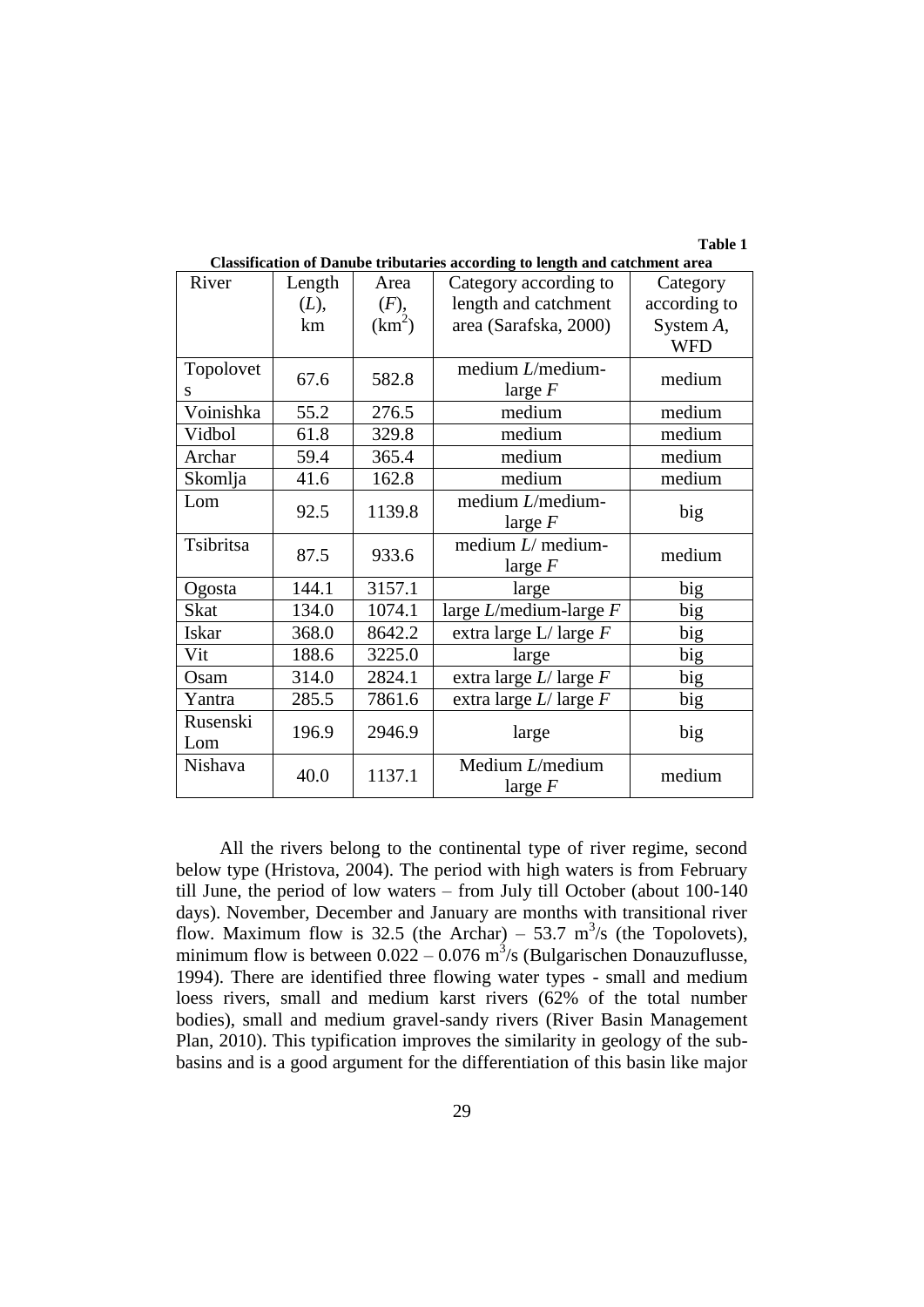basin. Water resources are about  $200.10^6$  m<sup>3</sup>. The coefficient of variation is the biggest in the Danube hydro-geographical region. It is between 0.38 (the Skomlj River) and 0.52 (the Topolovets River). There are two irrigation systems and some small dams in this basin. The greatest water consumer is households.

## **Table 2**

| <b>Flowing water types</b>           |                |                       |  |  |
|--------------------------------------|----------------|-----------------------|--|--|
| Name of type                         | Number of      | Total length of water |  |  |
|                                      | water bodies   | bodies (km)           |  |  |
| Big karst rivers                     | 6              | 406.35                |  |  |
| Big gravel-sandy rivers              | $\overline{2}$ | 319.31                |  |  |
| Small and medium sandy rivers        | 5              | 126.41                |  |  |
| Very big sandy rivers                |                | 650.65                |  |  |
| Big loess rivers                     | 6              | 161.56                |  |  |
| Small and medium loess rivers        | 11             | 223.66                |  |  |
| Foothill stone rivers                | 22             | 938.436               |  |  |
| Temporary rivers                     | 10             | 481.41                |  |  |
| Small and medium karst rivers        | 35             | 1595.53               |  |  |
| Gravel-sandy rivers                  | 1              | 245.89                |  |  |
| Small and medium gravel-sandy rivers | 22             | 1440.17               |  |  |
| Mountain rivers                      | $\mathfrak{D}$ | 100.41                |  |  |
| <b>Total</b>                         | 123            | 6689.77               |  |  |



**Figure 1. Major rivers in the Danube River Basin District (***source: River Basin Management Plan, 2002***)**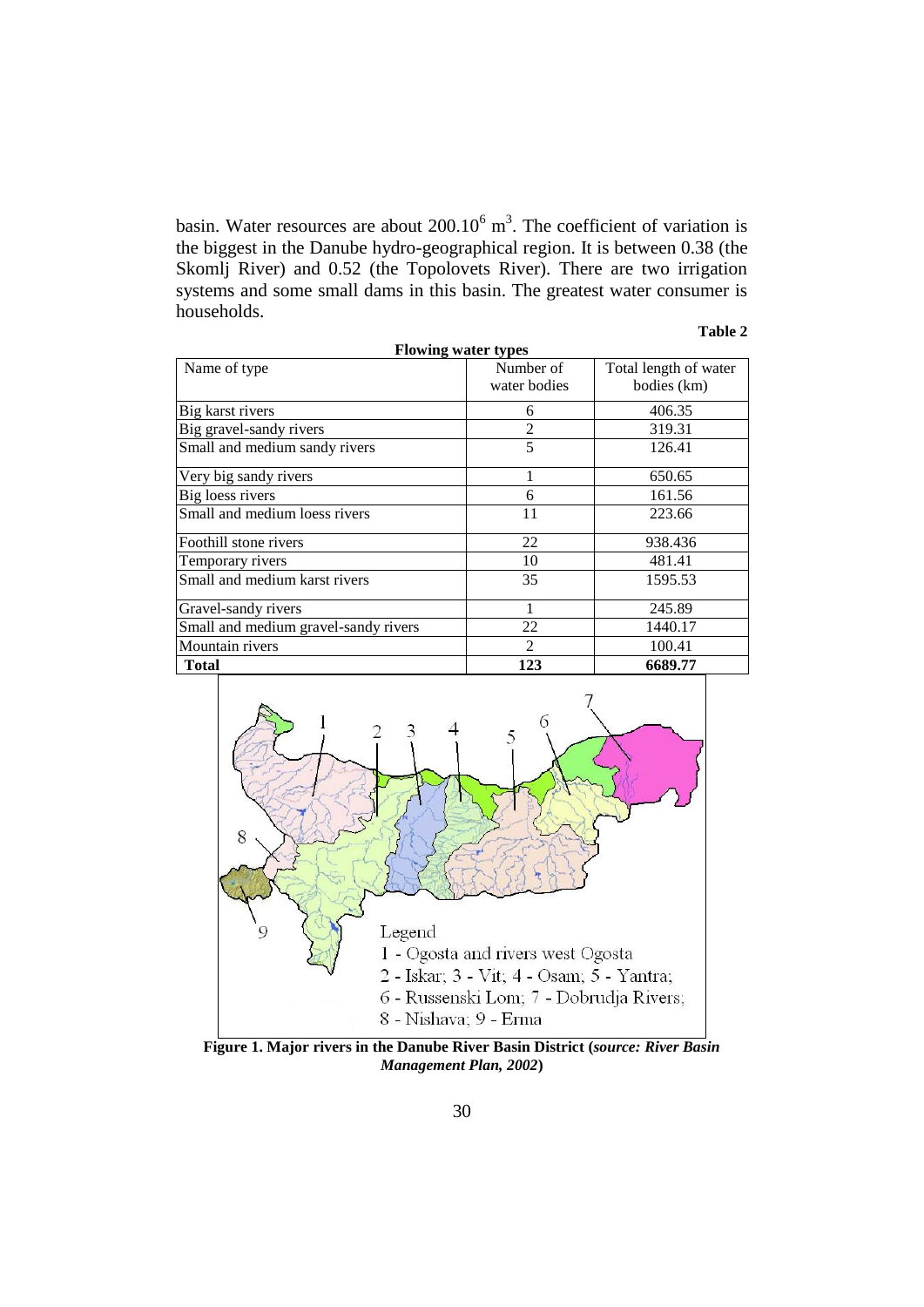*The Lom river basin* covers an area 2,073.4 sqkm. It includes the Lom River and the Tsibritsa River, which are 'medium' according to length and 'mediumlarge' according to area. The Lom River springs from the Balkan Mountains, while the Tsibritsa River – from Predbalkan. The density of the river network is between 0.2 and 2.0 km/sqkm. The altitude of the Lom River basin is above 1,000 m; the Tsibritsa River basin is located at mid-altitude and lowland. Both rivers have similar hydrological regime in their lower stream (Fig. 2).



**Figure 2. River regime of the Lom River and the Tsibtritsa River**

The periods with high waters in the upper stream of the Lom River appears in spring (March – June) and in autumn (November – December). The low flow is typical for summer (July – October) and for winter (January – February). The duration of this period for the Tsibritsa River is  $76 - 100$  days. The maximum flow is 36.5 (the Tsibritsa) – 170.0 m<sup>3</sup>/s (the Lom), while minimum flow is 0.25 m<sup>3</sup>/s (Limnologie der Bulgarischen Donauzuflusse, 1994).

There are three flowing water types in this basin **-** big loess rivers, small and medium loess rivers, small and medium gravel-sandy rivers (River Basin Management Plan, 2010). Loess rivers are dominant.

Water resources are  $300.10^6$  m<sup>3</sup>. The coefficient of variation is 0.32 for the Lom River and 0.40 for the Tsibrista River. In the upper Lom river and its tributaries, there are constructed many small HPS on the fluent water. In the lower basin of the Lom River, there are built irrigation systems. There is not a seizure of water in the Tsibritsa River. The domestic water supply is prevalent.

*The Ogosta river basin* includes the Ogosta River and the Skat River. The Skat River, after correction in the lower reaches, flows into the Ogosta. This is why both rivers were accepted as one basin. The watershed covers an area 4,231 sqkm. Both rivers are 'large' according to length, but the Ogosta River is 'large' according to the catchment area, while the Skat is 'medium – large' (Table 1). The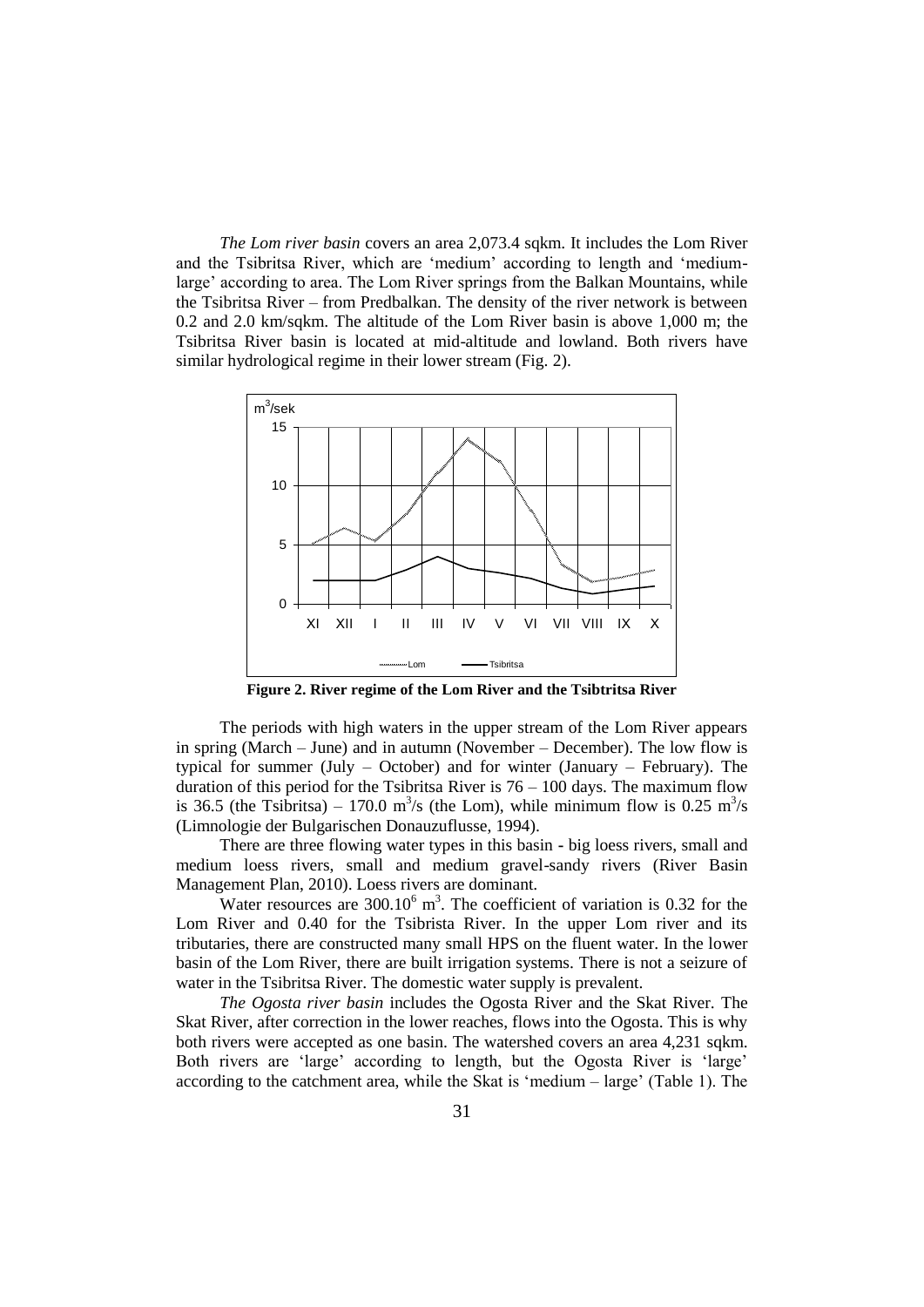density of the river network is between 0.2 and 3.5 km/sqkm. The river system of the Ogosta is composed of a large number of tributaries. Its regime is of continental type (Fig. 3). The high waters are registered in five months (February - June), low waters – four months (July – October), transitional waters – 3 months (November -December). Monthly maximum runoff is in May for the Ogosta River and in March for the Skat River. The maximum flow is 365 (the Ogosta) – 38.5 m<sup>3</sup>/s (the Skat), while the minimum flow is between 1.48 and  $0.24 \text{ m}^3/\text{s}$  (Limnologie der Bulgarischen Donauzuflusse, 1994).



This major basin includes 14 water bodies with a total length of 753.2 km. Small and medium gravel-sandy rivers (50% of total number) and small and medium sandy rivers (36%) are dominant. The water resources of the Ogosta river basin are  $740$  million m<sup>3</sup>. Their coefficient of variation is 0.46. There are 14 irrigation systems, 8 hydropower plants and more the 50 dams within the catchment. In the upper reaches of the Ogosta is the largest hydropower cascade in Northern Bulgaria – 'Petrohan' (16 MW). Industry and the domestic water supply are prelevant.

*The Nishava river basin* separates Bulgaria from Serbia. The catchment area is 1137.1 sqkm. It is situated in the western periphery of Bulgaria. The River Basin Management Plan (2002) defines two major basins – the Nishava River and the Erma River. It is known that the Erma River is a tributary of the Nishava River, like the Gaberska River and the Visochka River (Fig. 4). The major river and its tributaries – the Edrma, the Gaberska and the Visochka are cross-border rivers. We propose the Erma and the Nishava to be one sub-basin in the Danube river basin directorate, in view of their natural connection.

The Nishava basin is medium large according to area (Table 1). The density of the river network is 1.09 km/sqkm and varies between 0.85 and 1.30 km/sqkm. There are some karst areas in the Nishava catchment. The river basin is high (above 800 m) and mid-altitude.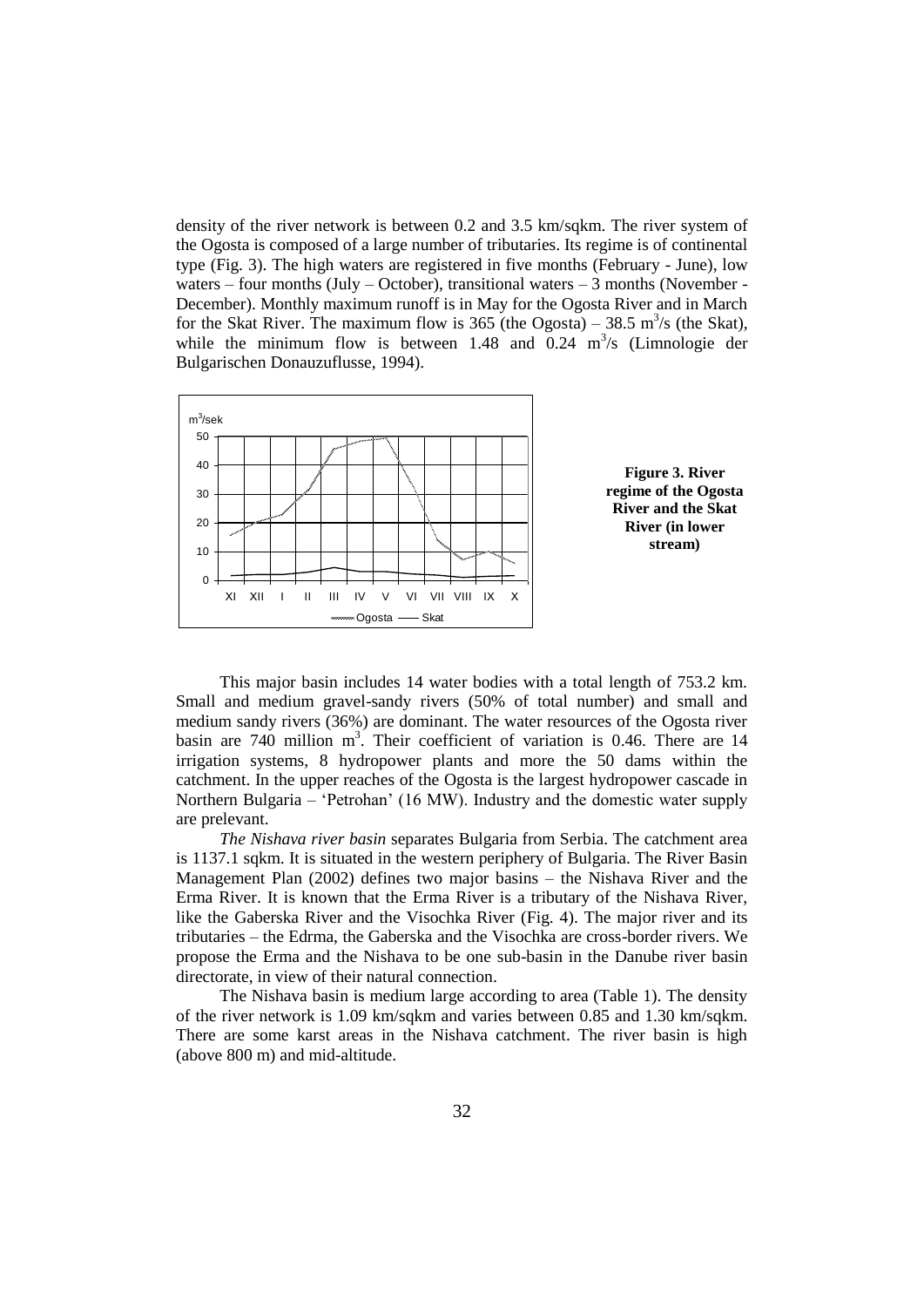

**Figure 4. Scheme of the Nishava river basin**

The river regime includes a short period of high water (April – June) and a long period with low water (July – October and January – March) in the mountainous basin. The maximum of monthly stream flow appears in March.

The River Basin Management Plan (2002) identified only two water bodies and defines two flowing type of rivers - foothill stone rivers for the Erma and small and medium karst rivers – for the Nishava. There is not a typification for other tributaries of the major rives in the management plan.

The water resources of the Nishava river basin are  $173$  million m<sup>3</sup>. The coefficient of variation  $-0.19 - 0.37$ , shows small fluctuations for the mountainous rivers and big fluctuations for the the lower courses of the Erma and the Nisava. The domestic water supply is prevalent.

#### Conclusion

The division of the river basin "the Ogosta and the rivers west of the Ogosta into three major basins, as well as the unification of the Erma and the Nishava will be better for the integrate management of water resources and will enable a more equitable distribution of river waters between water users. The Danube River Basin Directorate in Bulgaria has to use more results of scientific research and results.